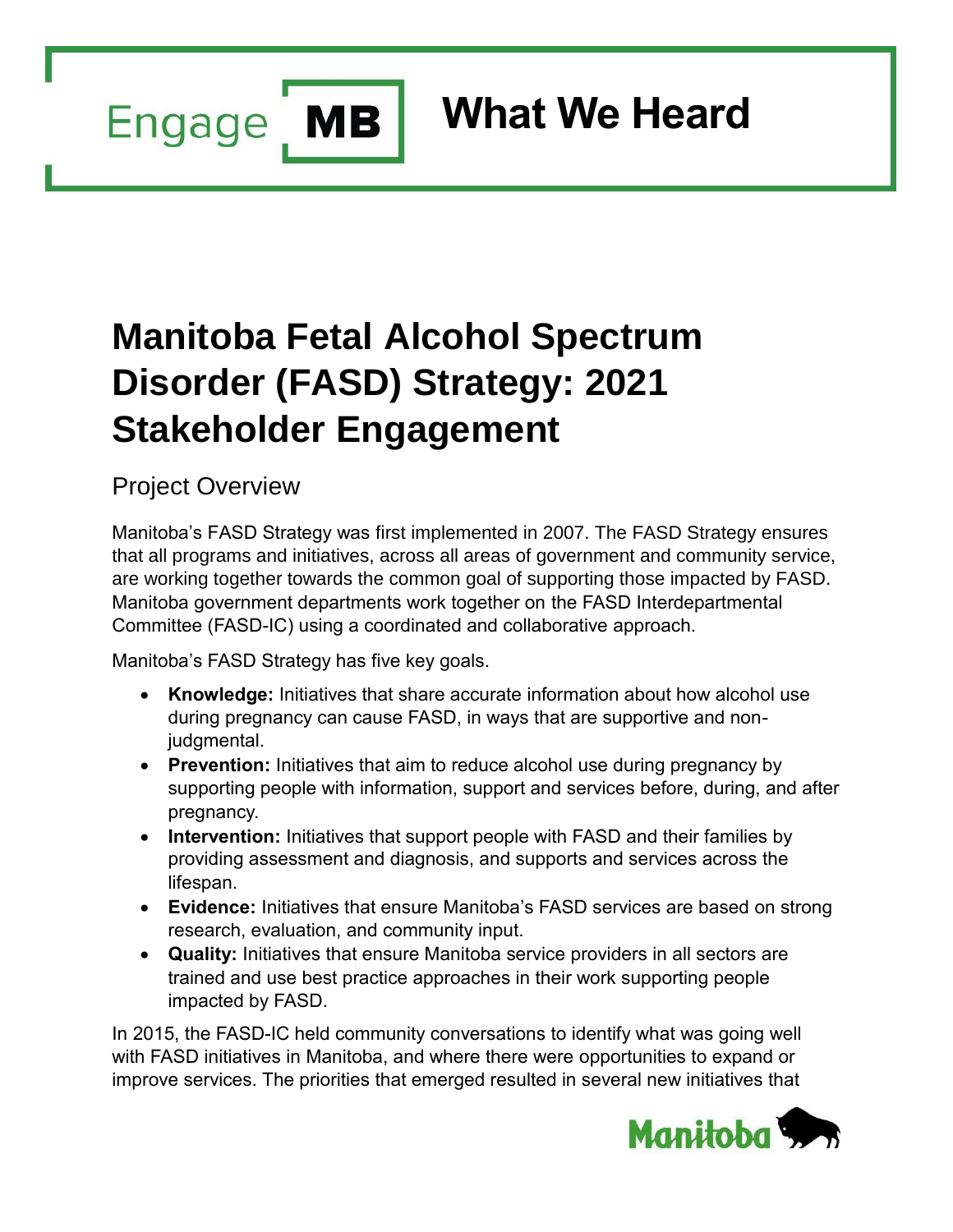strengthened the Manitoba FASD Strategy. In 2021 the FASD-IC decided to once again seek stakeholder feedback with the goal of renewing the provincial FASD Strategy.

## Engagement Overview

Between April and June 2021, the FASD-IC undertook a series of conversations and online engagements with key stakeholders to explore the following questions:

- **1.** What FASD initiatives in Manitoba are working well that we need to continue, or do more of?
- **2.** How could FASD initiatives in Manitoba be improved?
- **3.** Where can partnerships between service providers be built or strengthened to improve FASD initiatives in Manitoba?
- **4.** How can FASD initiatives in Manitoba promote the dignity of people impacted by FASD?
- **5.** What should be the top priorities of the Manitoba FASD Strategy going forward?

The primary method of engagement was virtual stakeholder group conversations. Stakeholders could also submit ideas in a written format after the meeting through the Engage MB Ideas page, or directly to the FASD-IC. Stakeholders who were unable to attend virtual conversations had the opportunity to complete an online survey through Engage MB for three weeks in June 2021. The online survey link was also sent out more widely to other stakeholders.

#### **Stakeholder Conversations**

Thirty-three virtual stakeholder conversations were held, with 312 participants. These conversations brought together small groups of stakeholders (20 people or less) from across Manitoba for in-depth and open conversations about the FASD Strategy, loosely structured around the five research topics identified above. Discussion questions were adapted to specific stakeholder groups.

The conversations took place with stakeholders from the following groups:

- FASD service providers: Funded agency staff; participants of FASD prevention programs; adults with FASD; caregivers of people with FASD; and Indigenous Elders who provide community support and are connected to FASD initiatives, including the Looking After Each Other Dignity Promotion Project
- Social services: Adult Disability Services agencies; organizations that support children and youth in care; housing support service providers; and homeless shelter program providers
- Health services: Addictions service providers; mental health service providers; and Manitoba FASD Centre service providers
- Justice system: Probation services; corrections services; court/judiciary stakeholders; police officers; crime prevention community organizations; and Community Mobilization Initiatives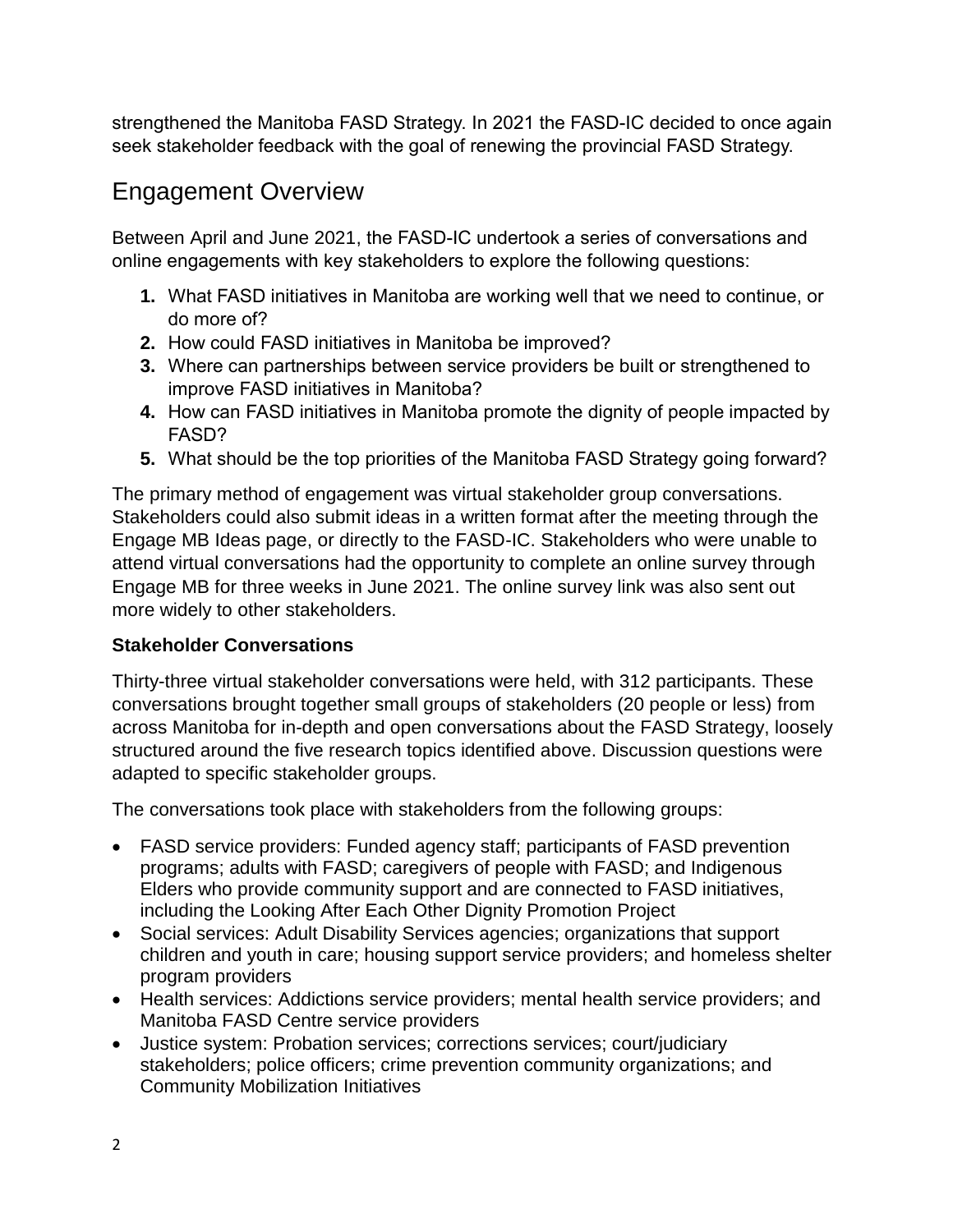- Education system: Student Services Administrators' Association of Manitoba members; Student Services Inclusive Education Committee; and Winnipeg School Division FASD classroom educators and administration
- Employment support services: Supported employment agency service providers; and Employability Assistance for People with Disabilities service providers

#### **Engage MB: Ideas Page**

Eight responses were received: six ideas were submitted on the Engage MB Ideas page, and two ideas were submitted directly to the FASD-IC. The three respondents who identified themselves by name also attended virtual stakeholder conversations.

#### **Engage MB: Online Survey**

Fifty three people completed the online survey: 18 (34%) identified themselves as caregivers of a person with FASD, and 35 (66%) as service providers. The majority of caregiver respondents indicated they cared for a person with FASD in a foster parent role, with others identifying as parents, informal caregivers, and respite workers. Service provider respondents indicated they worked primarily in the fields of disability services, mental health, justice, and addictions programming.

### What We Heard

#### **1. What FASD initiatives in Manitoba are working well that we need to continue, or do more of?**

During the virtual conversations, stakeholders expressed that many existing FASD programs are meeting the needs of people impacted by FASD, and should be further promoted and/or expanded. Stakeholders articulated the approaches that they see as most effective when working with those impacted by FASD, including building relationships and trust, meeting people where they are at, identifying and celebrating people's strengths, consistency of support, collaboration between support systems, and ensuring that people impacted by FASD have input into the programming available to them.

Survey responses showed a generally high rate of self-reported FASD knowledge and training among caregivers and service providers. The majority indicated they had attended FASD training in the past.

Survey respondents generally rated their knowledge of FASD-related topics as high, particularly their knowledge of alcohol and fetal development, supporting people with FASD, and information to share with youth and adults about FASD prevention.

Survey respondents also indicated that they generally rate themselves as 'very' or 'somewhat' effective when supporting the needs of people with FASD/possible FASD.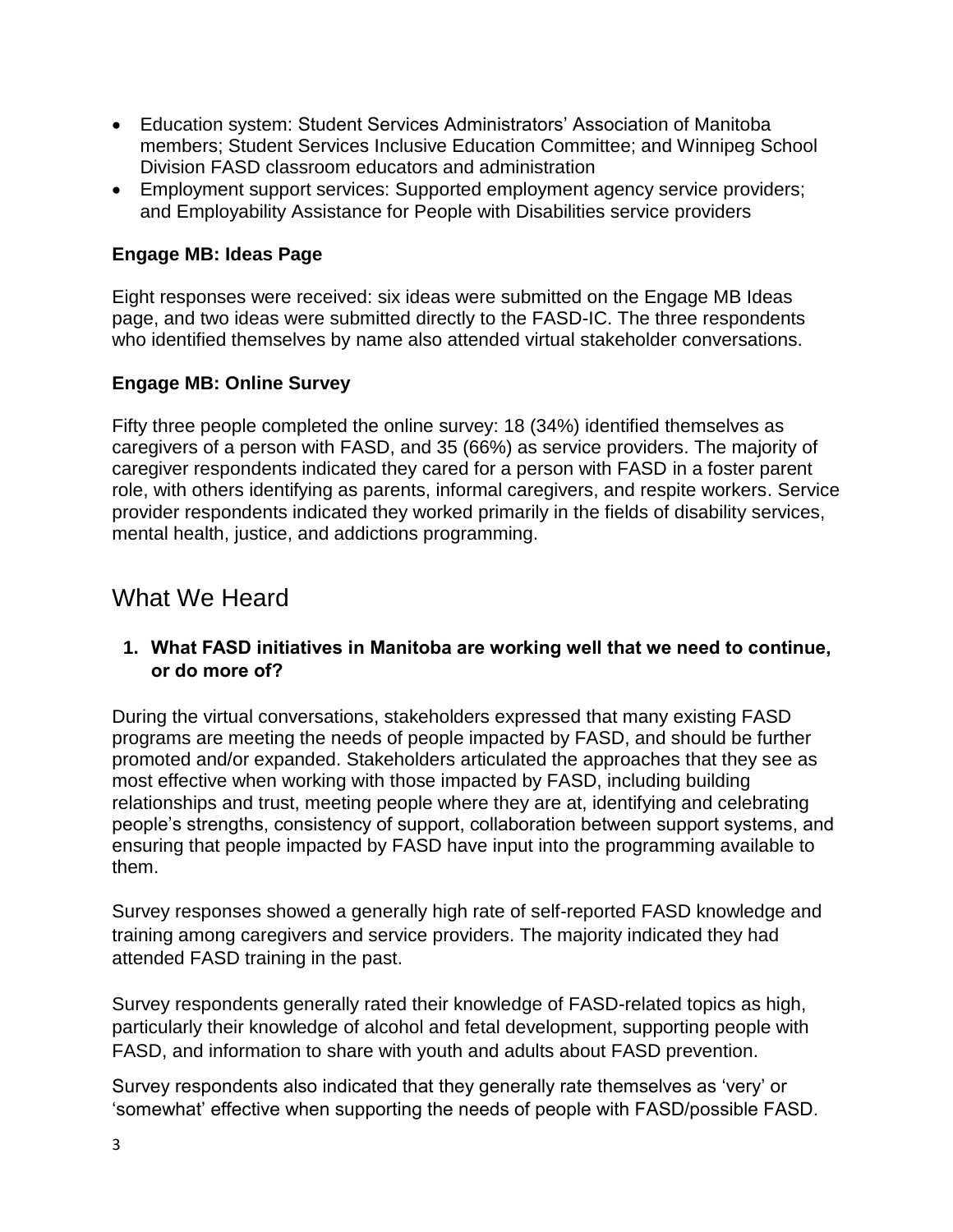Caregivers were asked to identify their experiences when seeking services for people in their care. FASD assessment and diagnosis, education, and health care services were all identified as being 'usually helpful' or 'sometimes helpful' in the majority of responses. Priorities identified included expansion of existing FASD initiatives to include broader age or geographical eligibility, and/or to reduce wait times for existing programs.

#### **2. How could FASD initiatives in Manitoba be improved?**

During the virtual conversations, many recommendations around improving FASD initiatives focused on expanding existing program models: increasing program capacity and reducing wait list times, expanding age eligibility criteria, and expanding geographic eligibility for programs. Stakeholders also shared their priorities for service expansion, such as increased support for those with addictions and mental health concerns, increased housing support, Indigenous-led programming and cultural initiatives, employment support for people with FASD, and increased supports for adolescents and young adults.

Stakeholders also reflected on a need for increased training and information sharing. Many service sectors were identified as needing to be more FASD-informed in the way they provide services. Stakeholders recommended increasing FASD training availability, including online and brief tailored modular/ topical training options. Finally, people with FASD and their caregivers indicated a need for increased service navigation support to help them to find and access available resources.

Survey respondents generally reported high knowledge and training on FASD. However, there were areas where they indicated benefits from more information or training:

- Adjusting expectations to reflect the person's unique strengths and challenges
- Providing holistic supports that address the person's physical, mental, emotional, and spiritual well-being
- Talking to a person with FASD about their disability in ways that promote dignity

Both service providers and caregivers also identified gaps in knowledge in the following areas:

- Supports for people who use substances in pregnancy
- Research on best practices for FASD prevention
- Ways to support caregivers of people with FASD
- Ease of access/navigation of FASD information and resources
- Information to share with youth and adults about alcohol use and contraception to reduce the risk of future alcohol-exposed pregnancy

Survey respondents identified that people with FASD/possible FASD, and people who use substances during pregnancy face barriers when seeking services and supports.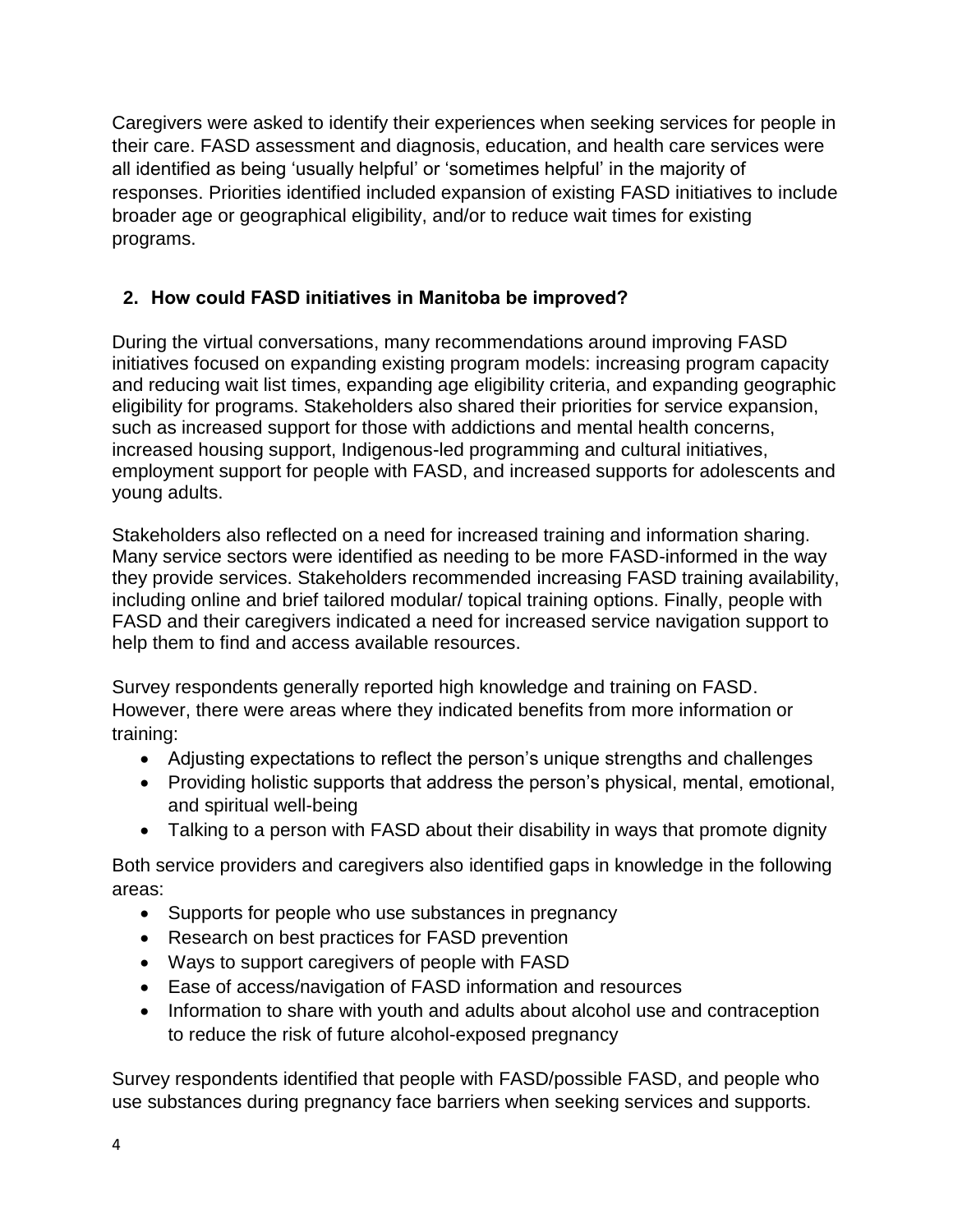The systems/services where people with FASD face the most barriers were rated differently by service providers and caregivers:

*As Rated by Service Providers As Rated by Caregivers*

- 1. Mental Health Services 1. Educational Supports
- services services
- 
- 4. Adult disability services 3. Parenting supports
- 5. Substance use/addictions services 4. (tied) Mental health services

- 
- 2. FASD Assessment and diagnostic 2. (tied) FASD Assessment and diagnostic
- 3. Housing services 2. (tied) Income support services
	-
	-
	- 4. (tied) Adult disability services

The systems/services where people who are pregnant and use substances face the most barriers, as rated by service providers and caregivers, are:

- 1. Mental health services
- 2. (tied) Substance use/addictions services
- 2. (tied) Health care services
- 3. (tied) Child welfare services
- 3. (tied) Parenting supports

#### **3. Where can partnerships between service providers be built or strengthened to improve FASD initiatives in Manitoba?**

During the virtual conversations, stakeholders indicated that increased collaboration is especially important with service providers in rural, northern, and First Nations communities. Stakeholders also saw increased partnerships as a way to support successful transitions for youth entering adulthood, and to facilitate a holistic and multidisciplinary approach to supporting people impacted by FASD.

In the survey, the majority of service providers reported that there were some successful collaborations, but overall their collaborative relationships with other services or systems need improvement. According to the majority of respondents, systems that need improved collaboration include child welfare, education, adult disability, cultural/spiritual supports, and parenting supports. Other respondents identified healthcare, mental health, justice, employment support, and income support as areas for improved collaboration.

#### **4. How can FASD initiatives in Manitoba promote the dignity of people impacted by FASD?**

In community conversations, stakeholders indicated that increasing awareness and information about FASD is the most important way to promote dignity. This includes promoting neurodiversity, telling stories of how people with FASD can find success with the right supports, and sharing information about FASD in culturally safe ways. People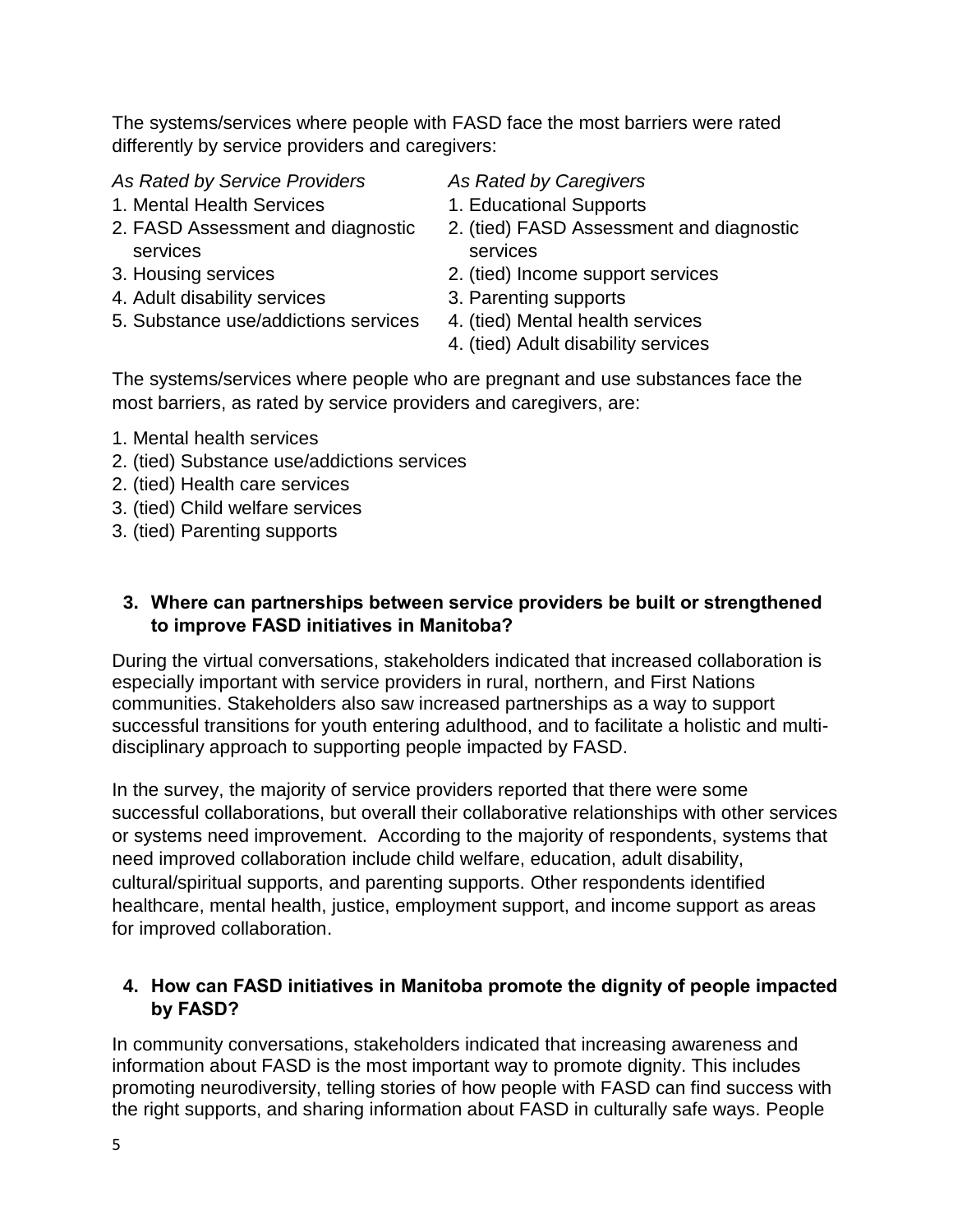with lived experience of alcohol use in pregnancy also indicated that promoting dignity is essential to make services more accessible. For instance, in prenatal health care settings when people felt stigmatized for substance use, they felt unsafe and uncomfortable attending subsequent prenatal health care appointments.

Stakeholders were asked about whether they felt the name 'Fetal Alcohol Spectrum Disorder' was a source of stigma. Many stakeholders indicated that the name perpetuates stigma towards people with FASD and people who drink alcohol during pregnancy. Some stakeholders advocated a move towards using terms such as 'neurodevelopmental disability' or 'neurodiverse.' Others expressed concern that moving away from the use of the term 'FASD' may lead to less awareness and support, or that a name change would not address root causes of stigma.

There was also stakeholder feedback indicating concerns about racism tied to the name 'FASD' and the FASD diagnostic process. Stakeholders indicated concern regarding cultural and racial biases within the process of referrals for FASD assessment, such as Indigenous mothers being more likely to be asked about alcohol use during pregnancy by their health care providers. Several stakeholders indicated concern about public misconceptions that FASD is an issue that primarily involves Indigenous populations, leading to stigma and judgment. As a result, stakeholders indicated that the term 'FASD' carries negative and traumatic connotations for some within Indigenous communities. This impacts people's willingness to seek supports, particularly if the name 'FASD' is associated with an event or program.

This feedback points to a need to examine the stigma and assumptions around FASD as they are experienced by Indigenous people and other Manitobans. Collaboration with Indigenous service providers, Elders, and other stakeholders is recommended to address concerns of racism and cultural/racial bias and to combat stigma and judgment towards any people impacted by FASD, but in particular towards Indigenous people and communities.

In the survey, the majority of service providers and caregivers indicated the name 'Fetal Alcohol Spectrum Disorder' causes stigma or judgment towards people with FASD, caregivers of people with FASD, and people who use substances during pregnancy. A higher percentage of service providers compared to caregivers reported the FASD name causes stigma.

In the survey, service providers and caregivers were asked to rate the level of stigma they see towards people impacted by FASD in different contexts. Service providers tended to rate stigma higher than caregivers. The top areas rated as having a high level of stigma towards people with FASD, caregivers of people with FASD, or people using substances while pregnant, were: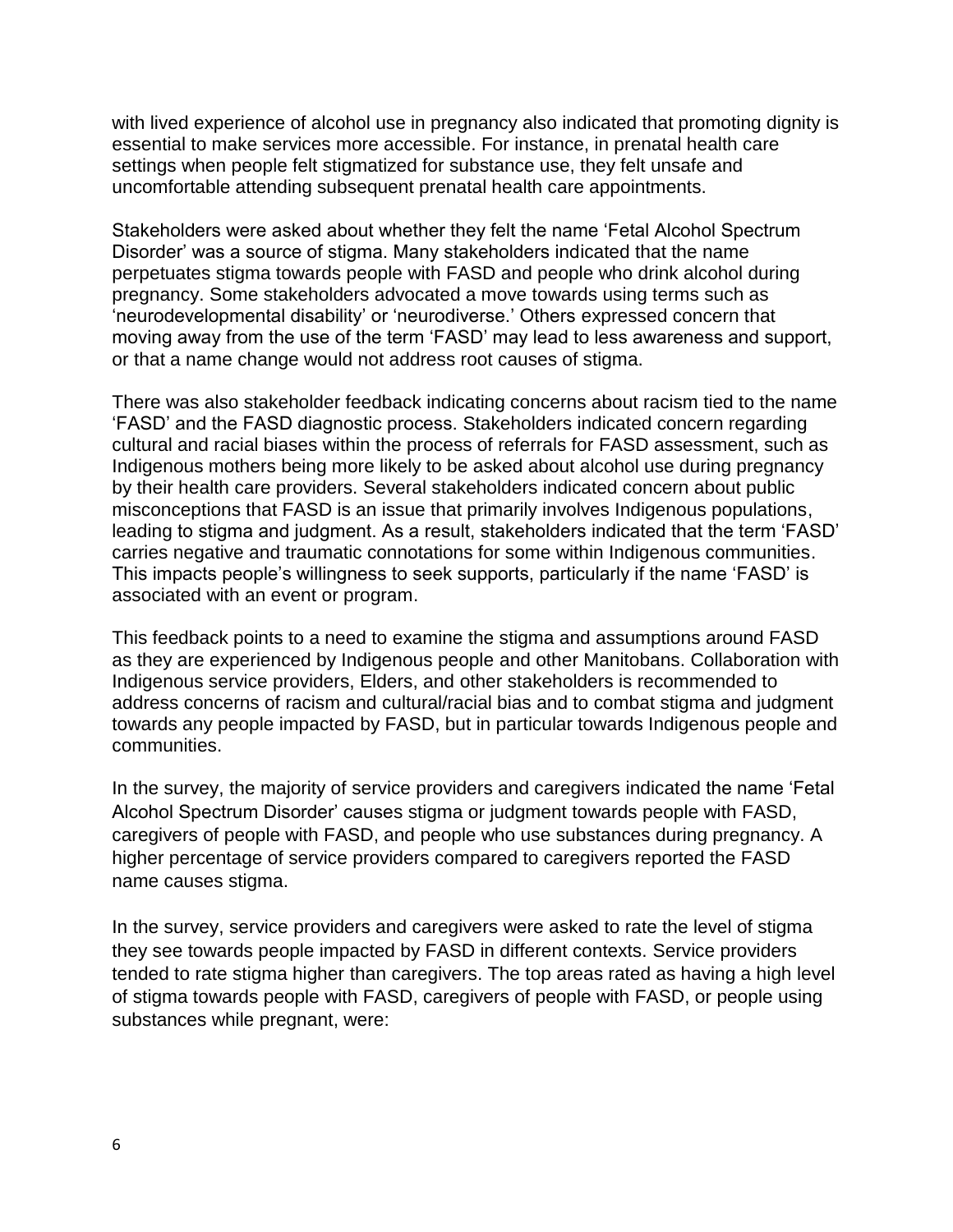#### *As Rated by Service Providers As Rated by Caregivers*

- 
- 2. Language used when talking about FASD institutions and substance use in pregnancy 2. (tied) Workplace environments/
- 3. Workplace environments/employers employers
- 4. (tied) Within the person's community 2. (tied) Within the person's family
- 
- 5. School environment and educational FASD and substance use in institutions **pregnancy**

- 1. Media 1. School environment and educational
	-
	-
- 4. (tied) Health care workers 3. Language used when talking about

Service providers and caregivers provided suggestions as to how to better promote the dignity of people affected by FASD.

- *Perceptions of FASD*: Many service providers' suggestions were around addressing stigma through public education, for example to demonstrate that FASD is no different from other neonatal neurological disorders. One respondent noted that the label 'FASD' causes unnecessary stigma, particularly towards Indigenous children. Other suggestions were to focus on the person not the diagnosis, and that the term FASD enforces an inaccurate assumption that the person's mother did not care for them.
- *Promote strengths*: Service providers suggested including more positive stories and using a strength-based approach, promoting socio-cultural awareness and knowledge of FASD with culturally welcoming programs. Caregivers also suggested the importance of promoting strengths and providing education that is straightforward and not intimidating.
- *Lack of services and supports*: Service providers pointed out the need for increased support and diagnostic services for adults. In addition, the need was identified for more information/resource sharing around understanding cognitive impairments for people with FASD or possible FASD. Caregivers had several suggestions for increased training, services, and support, especially in schools. There were also suggestions to prioritize the expansion of existing FASD programs.

#### **5. What should be the top priorities of the Manitoba FASD Strategy going forward?**

#### **Stakeholder Conversations & Ideas Page**

Stakeholder conversation and Ideas page feedback on priorities of the FASD Strategy centred around the following 12 key themes.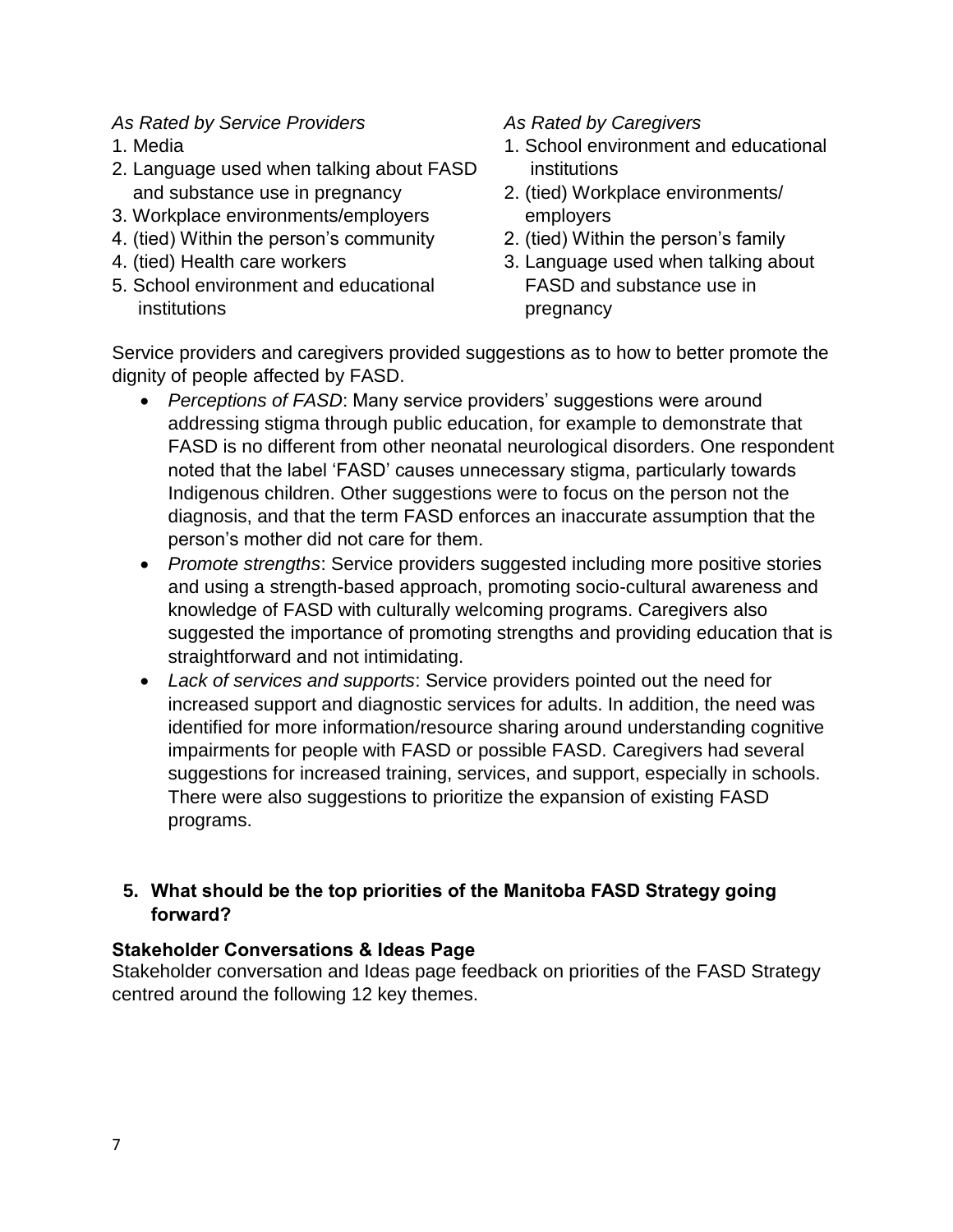

#### **A. Training and resource sharing: 238 mentions**

Stakeholders identified training for service providers and resource sharing as beneficial. Stakeholders would like to see an increase in training opportunities to address staff turnover, such as more offerings of the two-day provincial FASD training. They also suggested different approaches to training such as online training modules, and easy to use "tool kits" to help service providers understand specific FASD-related topics. Additional ideas included:

- Targeted training to specific service provider sectors (health care workers, educators, CFS)
- Service navigation resources for adults with FASD to direct them to accessible supports
- Resource sharing through increased networking and communication among service providers
- Increased promotion and distribution of the FASD Services in Manitoba Resources List

*"Training is needed across all systems to have a disability lens. (Service providers) need to understand the whole person, not just FASD. Stop generalizing, everybody is different. Right now, we are expected to change to fit the system." –Adult with FASD*

#### **B. Expand existing FASD programs: 185 mentions**

Stakeholders identified a number of existing FASD programs that are successful in supporting the needs of people impacted by FASD and they recommended increasing program capacity, funding, eligibility, and/or geographic area of service (especially outside Winnipeg). The programs most commonly mentioned include Manitoba Key Worker, FASD diagnostic services (including adult FASD assessment), FASD Justice Program, FASD Court Docket, Starfish Program, Stepping Out on Saturdays, FASD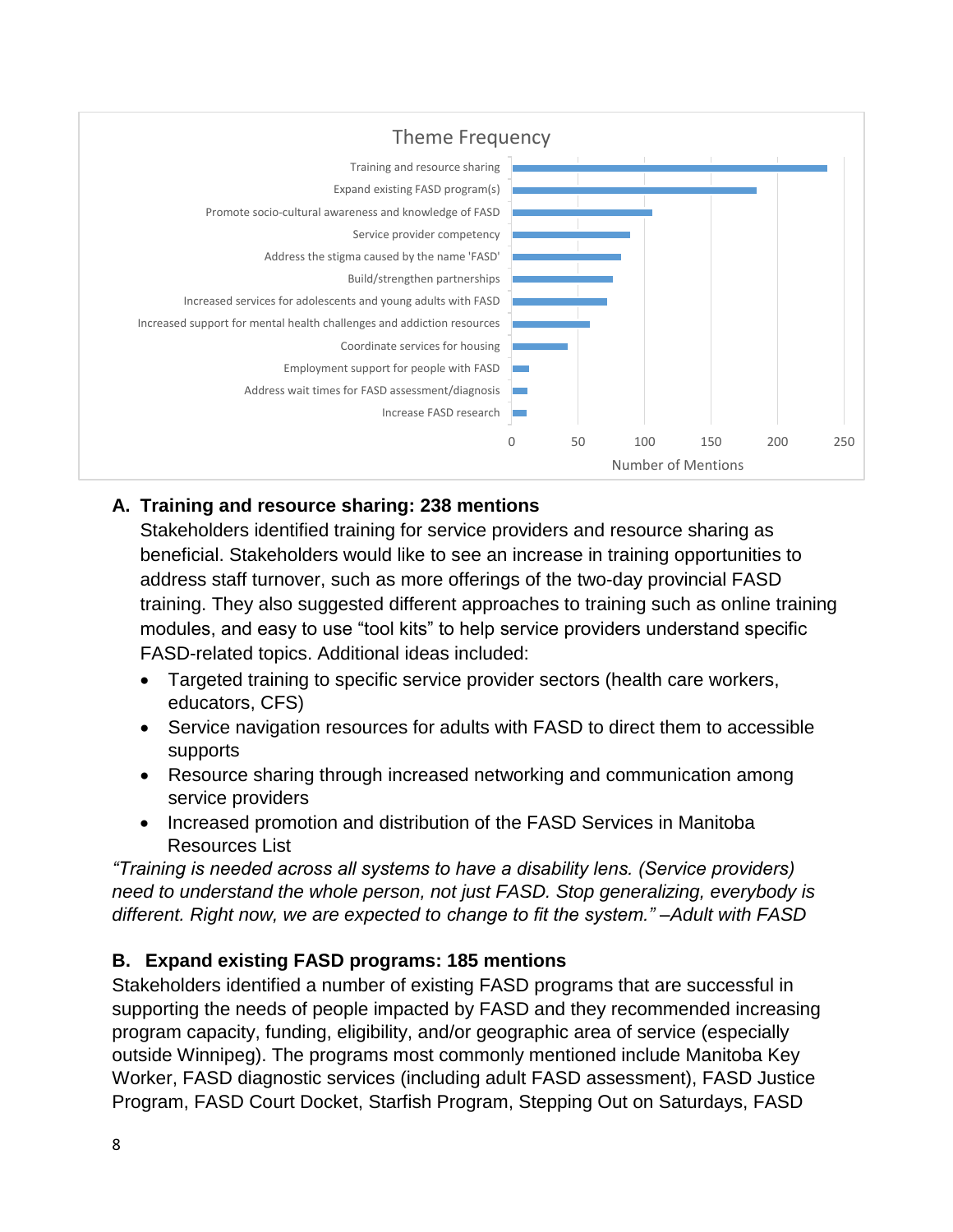Family Support Program, InSight Mentoring Program, and Spectrum/Rural Connections. Additional ideas included:

- Additional post-diagnosis follow-up services from the FASD Centre, especially at transition ages
- Training specific primary health care providers to work with people with FASD
- Modified parenting program curriculum for parents with FASD
- Additional FASD Specialist positions within more school divisions
- Expanded mentorship support models

*"If the person can't go to the city, why can't the city go to their community?" –Service Provider* 

#### **C. Promote socio-cultural awareness and knowledge of FASD: 107 mentions**

Stakeholders recognize the ongoing importance of general public education about FASD and substance use in pregnancy. This includes awareness campaigns, community presentations, hearing the stories of people impacted by FASD, and culturally relevant materials on FASD for Indigenous and newcomer communities.

Stakeholders noted that to support Truth and Reconciliation Commission recommendations 33 and 34, Indigenous people impacted by FASD need to have their foundation in traditional Indigenous teachings, ceremonies, language, and medicines. Stakeholders also said that programming needs to recognize and value the effectiveness of Indigenous-led and culturally-grounded approaches to support people impacted by FASD. Additional ideas included:

- Develop relevant supports to all Indigenous communities: Métis, Inuit, and First **Nations**
- Remove systemic barriers to cultural supports, for example ensuring adequate space in schools, health care, and social service settings for Indigenous ceremonies
- Create an Indigenous Elders' Advisory for the FASD Strategy

*"Culture first, then program – instead of the other way around." –Elder* "*We know what to do. Let us heal our children." –Elder*

#### **D. Service provider competency: 90 mentions**

Stakeholders would like to see an increase in the number of service providers in various social service sectors who can respond effectively and consistently to the needs of people impacted by FASD and related issues. Adults with FASD said that effective service provision is not just about understanding FASD and best practice strategies to support people with FASD. It is also about using person-centred approaches that are patient, non-judgemental and focus on establishing a relationship first. Stakeholders also identified many possible challenges or barriers that people with FASD/people who use substances in pregnancy may face in accessing services. Additional ideas included: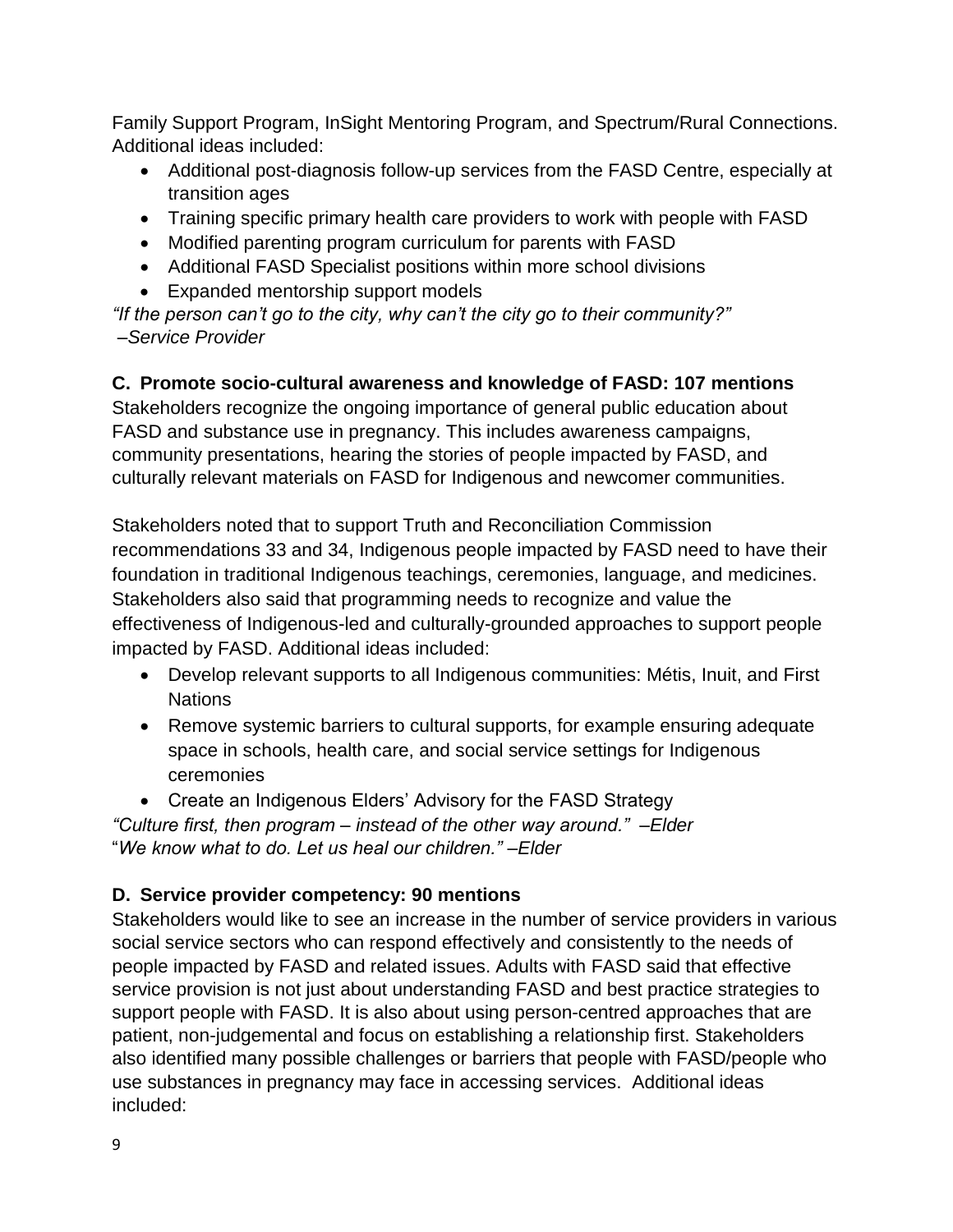- Address systemic barriers and discrimination
- Adapt policies to best serve people with FASD, and people who are pregnant and use substances
- Seek input from people with FASD in program development

*"Staff shouldn't make blanket assumptions, not all people with FASD are the same." –Adult with FASD*

*"Teach staff to learn about FASD, but also how to understand me as a person." -Adult with FASD* 

*"They made me feel comfortable; they didn't judge me." -FASD prevention program participant*

#### **E. Addressing the stigma caused by the name FASD: 83 mentions**

Many stakeholders felt that the name FASD can be a source of stigma, specifically the term 'Fetal Alcohol.' Many suggested the idea of moving towards a term like "neurodevelopmental disability" which does not include the cause of the disability in the name. Some people expressed concern about changing the name if it resulted in a reduction of supports for people impacted by FASD or a reduction in public awareness of FASD and prenatal alcohol exposure. When adults with FASD were asked about the name 'FASD,' they indicated that they feel the name can cause a negative label and incorrect negative assumptions about them, and that it causes stigma towards their mothers. One person indicated they are hesitant to share their diagnosis because they have been shamed in the past. However, adults with FASD were concerned that if the name 'FASD' changed, it may lead to less support.

*"Change the name 'FASD' for less focus on the diagnosis, and more focus on functionbased supports through a neuro-diverse lens." – Service Provider*

*"The name 'FASD' causes stigma towards biological moms, (and there are) lots of assumptions about people with FASD; I get shamed and judged. But I am concerned that a name change might lead to less support." –Person with FASD*

#### **F. Build/strengthen relationships: 77 mentions**

Stakeholders suggested strengthening partnerships between FASD service providers and those who support Manitobans impacted by FASD in a less direct role, such as Jordan's Principle case managers, Crisis Help Line staff, child and family services workers, as well as First Nations community leaders, Elders, and service providers. Service providers indicated that stronger partnerships between service providers will result in more effective collaboration and less working in silos.

*"We need opportunities to come together and learn from one another" –Service provider*

#### **G. Increased services for adolescents and young adults with FASD: 73 mentions**

Stakeholders identified a decrease in service availability/eligibility for youth with FASD, especially if youth are transitioning to adulthood, leaving the child welfare system, living in rural or northern Manitoba, and/or requiring higher levels of support due to mental health or addictions. Additional ideas included: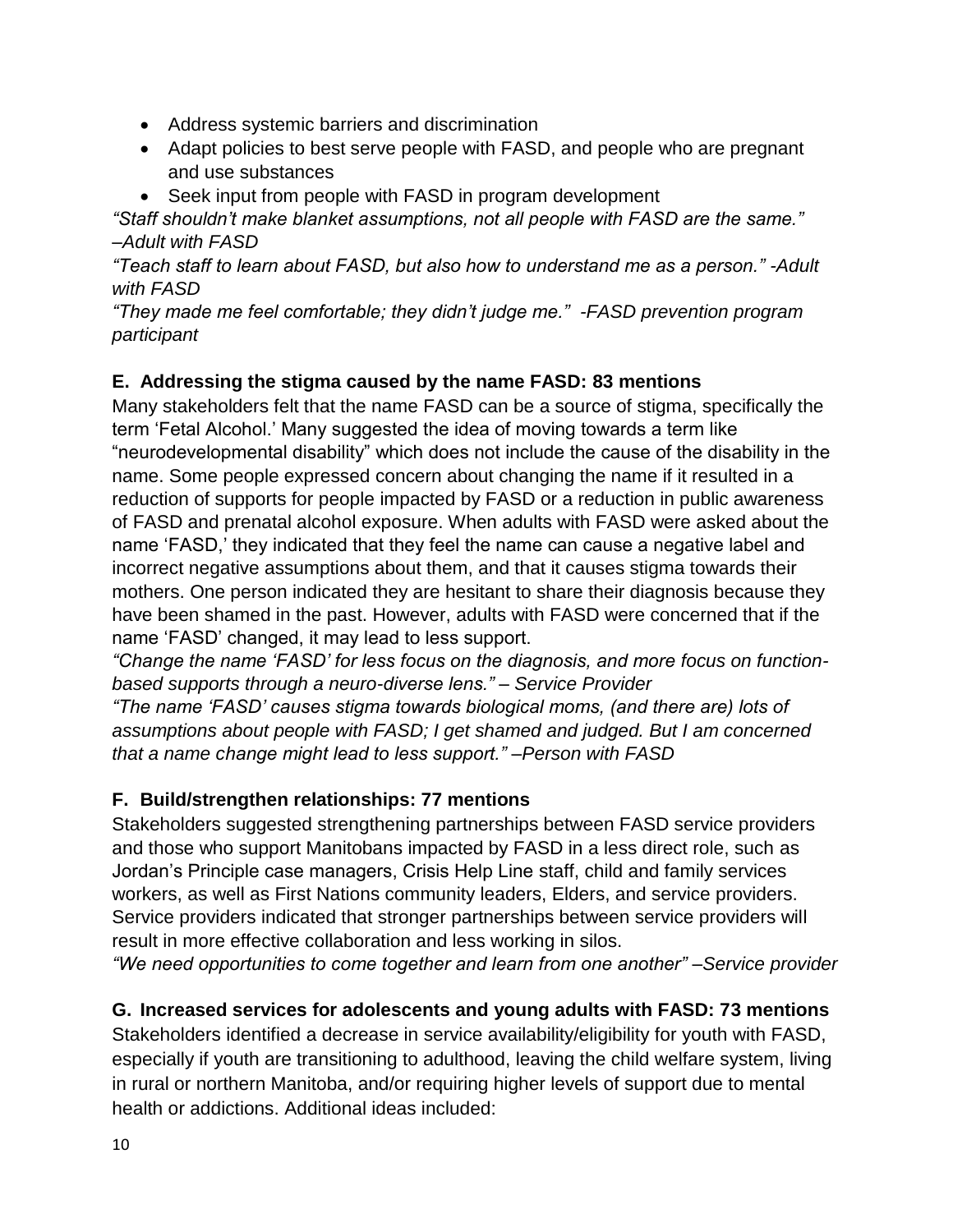- Create safe spaces for youth such as hub model services, drop in and recreational programming, and mentorship supports
- Address systemic barriers to smooth transitions from youth to adult services
- Increase services through school transitions, particularly for middle/high school students

*"When I support youth, I think, 'What do these youth need from their grandmother?' They need what I need: they need love, they need to have some fun. Accept them for who they are. Don't make them feel inadequate- they've had enough of that. Tell them they're valuable in lots of different little ways. Celebrate the successes, even the little ones. […] We all need to belong, to feel like we have something to contribute, that we're valued, that we're accepted." –Elder*

#### **H. Increased support for mental health challenges and addiction resources: 60 mentions**

Feedback highlighted a need for increased mental health and addictions supports and resources for people with FASD and people who use substances during pregnancy, especially for people living outside of Winnipeg. This included the need for more mental health supports for the whole family, including caregivers and siblings of people with FASD. Stakeholders also felt there was a need to improve connections between FASD, mental health and addiction resources. Additional ideas included:

- Expand addiction supports available to people with FASD, e.g. Starfish Program
- Improve service provision for people with dual diagnoses (FASD and mental health)
- Ensure people who are pregnant and using substances can access barrier-free addictions supports through strong service provider collaboration

"*It's a barrier when people need to be in the right place at the right time to get services." –Service Provider*

#### **I. Coordinate services for Housing: 43 mentions**

Stakeholders highlighted the need to increase the availability of safe and consistent housing and housing supports for people with FASD and women who use substances during pregnancy. Stakeholders identified a need for increased collaboration between service providers to address housing needs during key transition times, such as during the transition to adulthood or for people leaving custody. Additional ideas included:

- Increased housing availability for people with FASD and people who are pregnant and use substances, including supported/semi-supported housing and short-term transitional housing models that utilize no-barrier and harm-reduction service models
- Increased housing service navigation support for people with FASD, such as navigation coordinators and online housing resources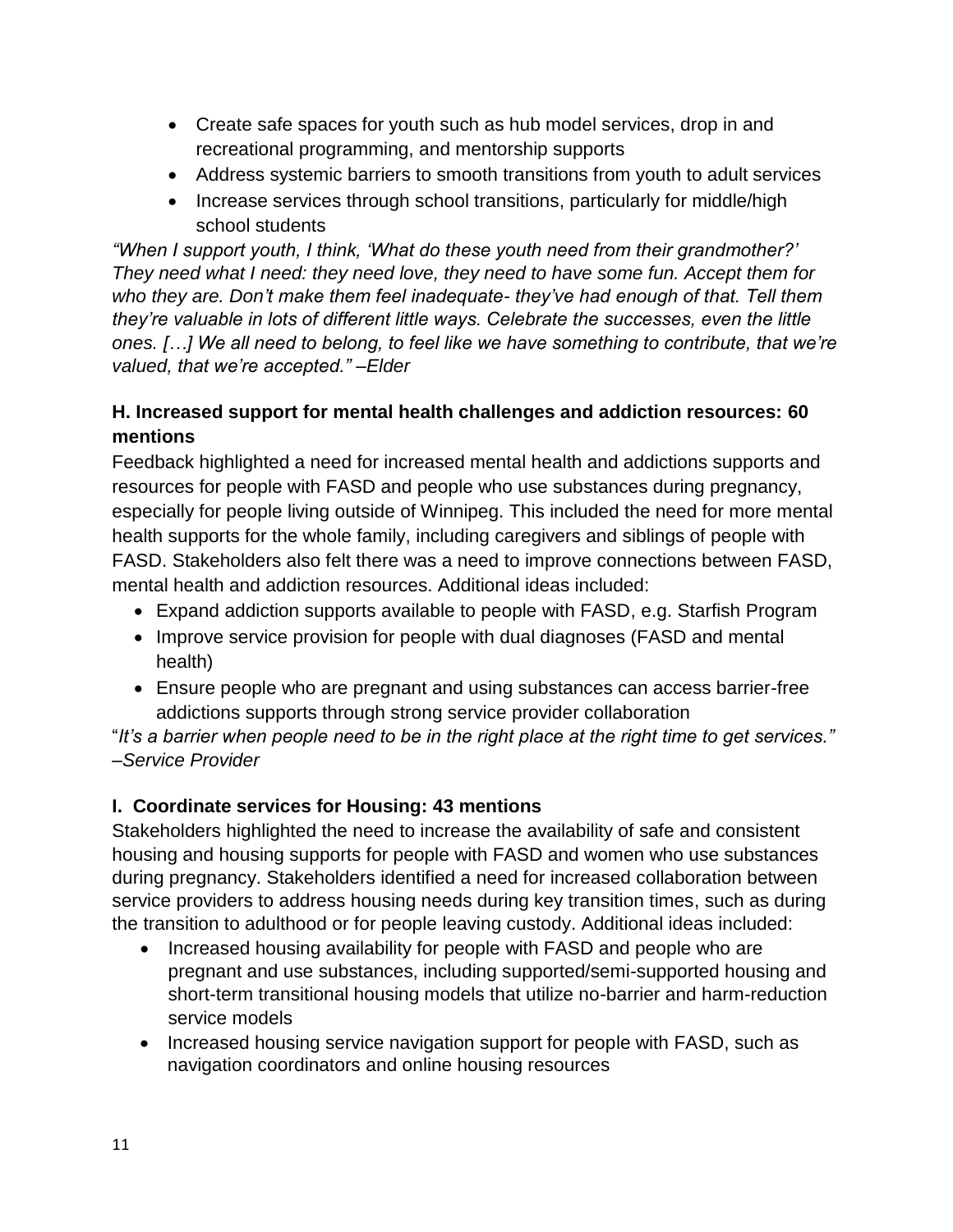Housing shelters to provide on-site program access and supports for people who are pregnant and use substances

*"I need a consistent, safe place to be, in a neighbourhood where I won't get in trouble." - Adult with FASD*

#### **J. Employment for people with FASD: 14 mentions**

Stakeholders recommended increased collaboration between FASD service providers, employment supports and employers to ensure people with FASD have more access to successful employment opportunities. Additional ideas include:

- Additional training for employers to understand how to best understand and support employees with FASD.
- Systemic changes to facilitate a more secure transition from receipt of income assistance to employment.

*"I don't always mention my disability. It's easier to struggle at a job than mention you have FASD." –Adult with FASD*

#### **K. Address wait time for FASD assessment/diagnosis: 13 mentions**

Stakeholders in some regions of Manitoba highlighted a need to reduce wait times for specific assessments such as Occupation Therapy, Speech and Language, and Psychology. It was also suggested that the Manitoba FASD Diagnostic Network be expanded into more First Nations communities, which would expedite assessments. *"To expand FASD diagnostic capacity, we need more people on the ground in communities to develop relationships." –Service Provider*

#### **L. Increase FASD research: 12 mentions**

Stakeholders wanted to see more research on topics pertaining to FASD and alcohol use in pregnancy, and highlighted the need to include people with FASD in the research process. Additional ideas included:

- Better partnerships with researchers
- Research on nutrition as a protective factor against prenatal alcohol exposure
- Research on the experiences with the FASD diagnostic process

*"FASD researchers should partner with people with FASD." –Service Provider*

#### **Online Survey**

In the survey, service providers suggested prioritizing increased support for mental health challenges and addiction resources, and increasing services for people with FASD. Examples include:

- Make advocates available at health care facilities
- Decrease wait times for FASD assessment and diagnosis
- Increase adult services and supports to address the lack of adult diagnosis and accessible community programs for vulnerable adults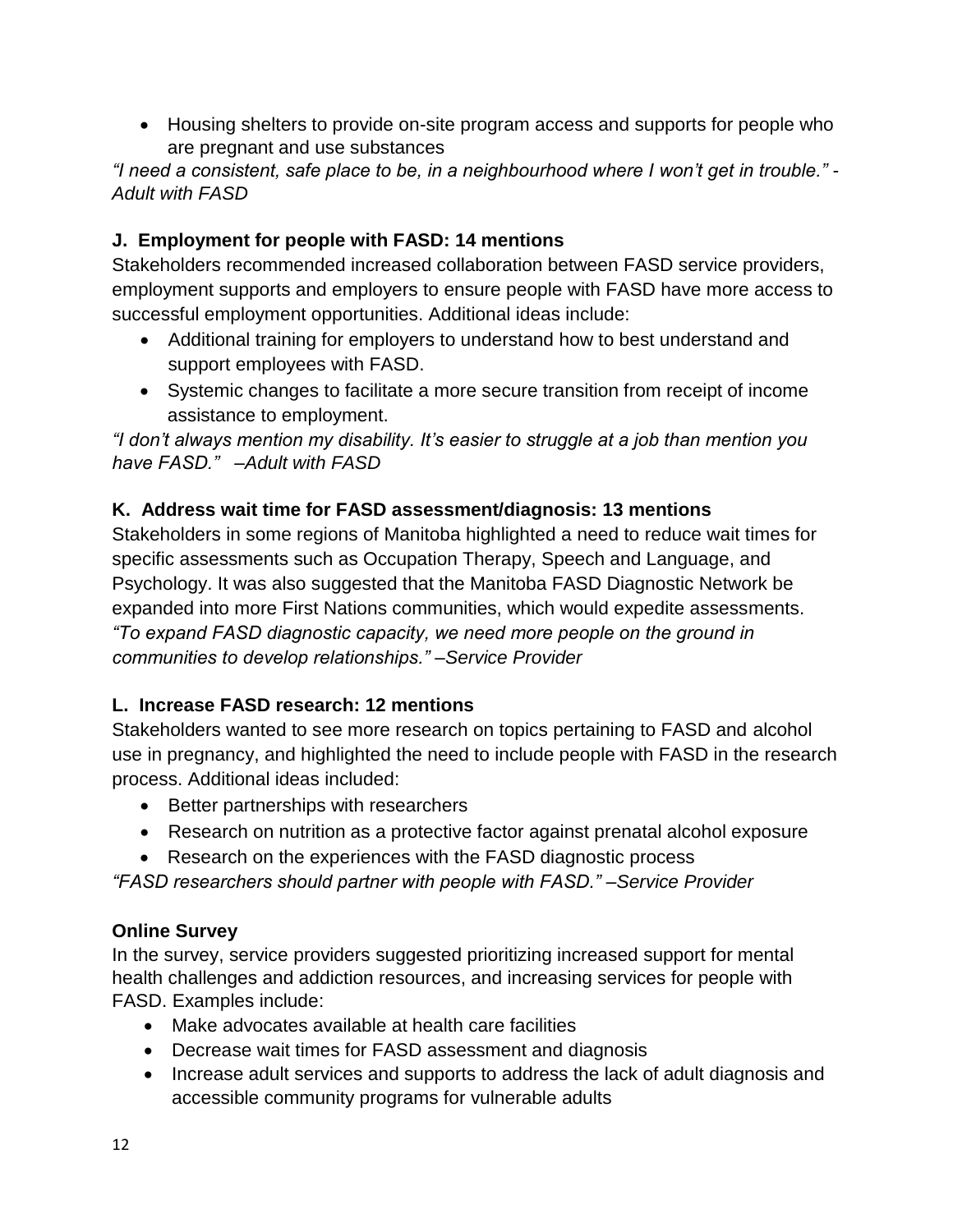- Address stigma particularly around the FASD label used on Indigenous children
- Open an Indigenous-led assessment clinic for FASD and other disorders
- FASD specialists within Child and Family Services authorities to address the high number of children in care that have FASD or possible FASD
- Increase timely supports for youth to prevent criminal justice system involvement
- Increased FASD education and awareness
- Expand existing FASD programs
- Coordinate housing services for people with FASD
- Ensure diagnostic criteria adequately account for cultural considerations, adaptive functioning challenges
- Invest in early FASD intervention and prevention programming

In the survey, caregiver themes centred on increasing services/supports for children and families, including:

- Increased supports, training, and resource sharing in schools including supports to help children avoid the criminal justice system
- Financial support for caregivers
- Lower wait times for FASD assessment/diagnosis
- Increased supports for those without an FASD diagnosis
- Increase public awareness of FASD in ways that decrease stigma
- Therapy for family, counselling and classes
- Education on how to talk about FASD with loved ones
- Activities for FASD children under 12 years
- Training for caregivers on how to cope with raising a child with FASD
- Increase availability of FASD programming to people in rural and northern Manitoba

### Next Steps

Overall, stakeholders feel that current FASD initiatives in Manitoba are working well. There was significant feedback recommending the expansion of many existing FASD programs to provide these services to more Manitobans.

The consultation also highlighted many ways in which Manitoba's FASD Strategy can grow. The importance of training, especially training that is easily accessible and tailored to the audience, is a strong priority. There were many recommendations for ways that services for people with FASD could be improved: increasing culturally grounded programming for Indigenous people impacted by FASD, building partnerships between service providers to improve collaboration and support, addressing service gaps for youth/young adults with FASD, increasing mental health and addictions supports, increasing housing supports, and expanding employment opportunities.